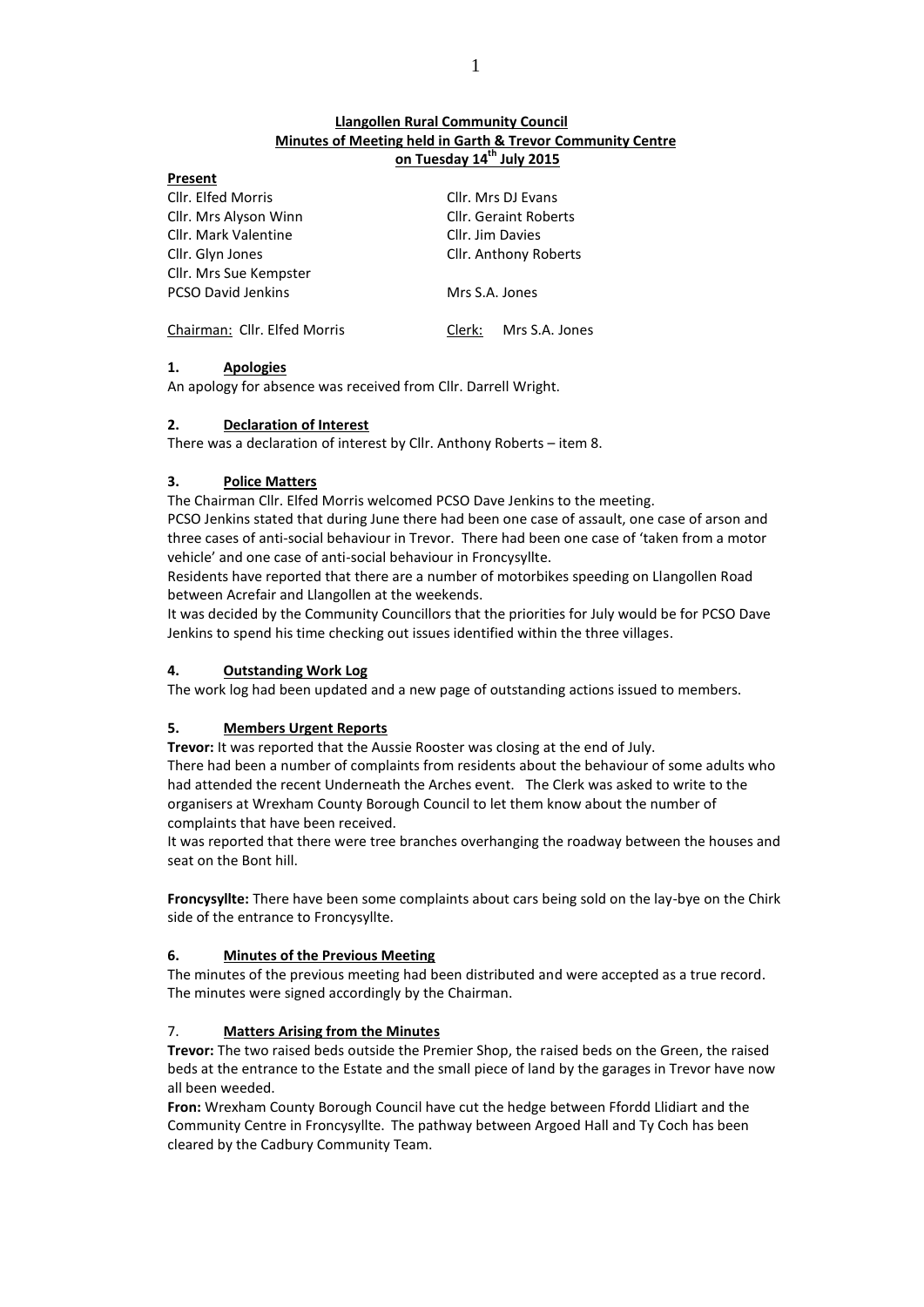# **8. Planning**

#### **Planning Applications:**

Cllr. A Roberts left the meeting.

Proposed new garage and office on existing car park to be used as ancillary accommodation to the nursery.

#### **The Towers Nursery, Llangollen Road, Trevor, Wrexham – Withdrawn**

Cllr. A.Roberts returned to the meeting.

### **9. Correspondence**

**E mail's:**

News Release 30/6/15 Health Watchdog – response to concerns about patient care at the Wrexham Dementia Ward.

Julie Masters – launch of new society, Friends of the Clwydian Range & Dee Valley. C/Cllr. Pat Jeffares – Temporary closure of Bont Bridge.

### **Welsh Government:**

Barry Stephen (DHSS - DHP – Public Health) Public Health (Wales) Bill – Provision of toilets available for use by the public. The Ombudsman – Annual Report 2014/2015.

### **WCBC:**

Marie Russell – Change of date to  $15^{th}$  October 2015 for the Wrexham Town & Community Council meeting.

Andy Lewis Head of Housing, Public Protection & Environment – Trevor signage. Andy Lewis Head of Housing, Public Protection & Environment – Proposed one way system George Avenue, Charles Avenue & Heol Penderyst.

#### **One Voice Wales:**

Paul Egan One Voice Wales – Welsh Government have granted One Voice Wales funds to develop a module that will cover the new audit regime. One Voice Wales & Society Local Council Clerks – The Wales Training Strategy. One Voice Wales – Councillor training programme. One Voice Wales – Community Engagement module 13.

### **General:**

Stephen Edwards – Cadbury Community Day.

### **Receipts:**

Mr PJ Ankers' Peter Green Groundcare.

### **10. Leasing of Playgrounds**

Communication has been received from the Community Council's Solicitor to confirm receipt of the last two sets of papers from WCBC and to advise that the Searches have been started.

### **11. Footpaths & Roadways**

It was reported that Cwmalis Road had been resurfaced by Wrexham County Borough Council and the Clerk was asked to thank them.

### **12. Projects 2015/2016**

Nothing to report.